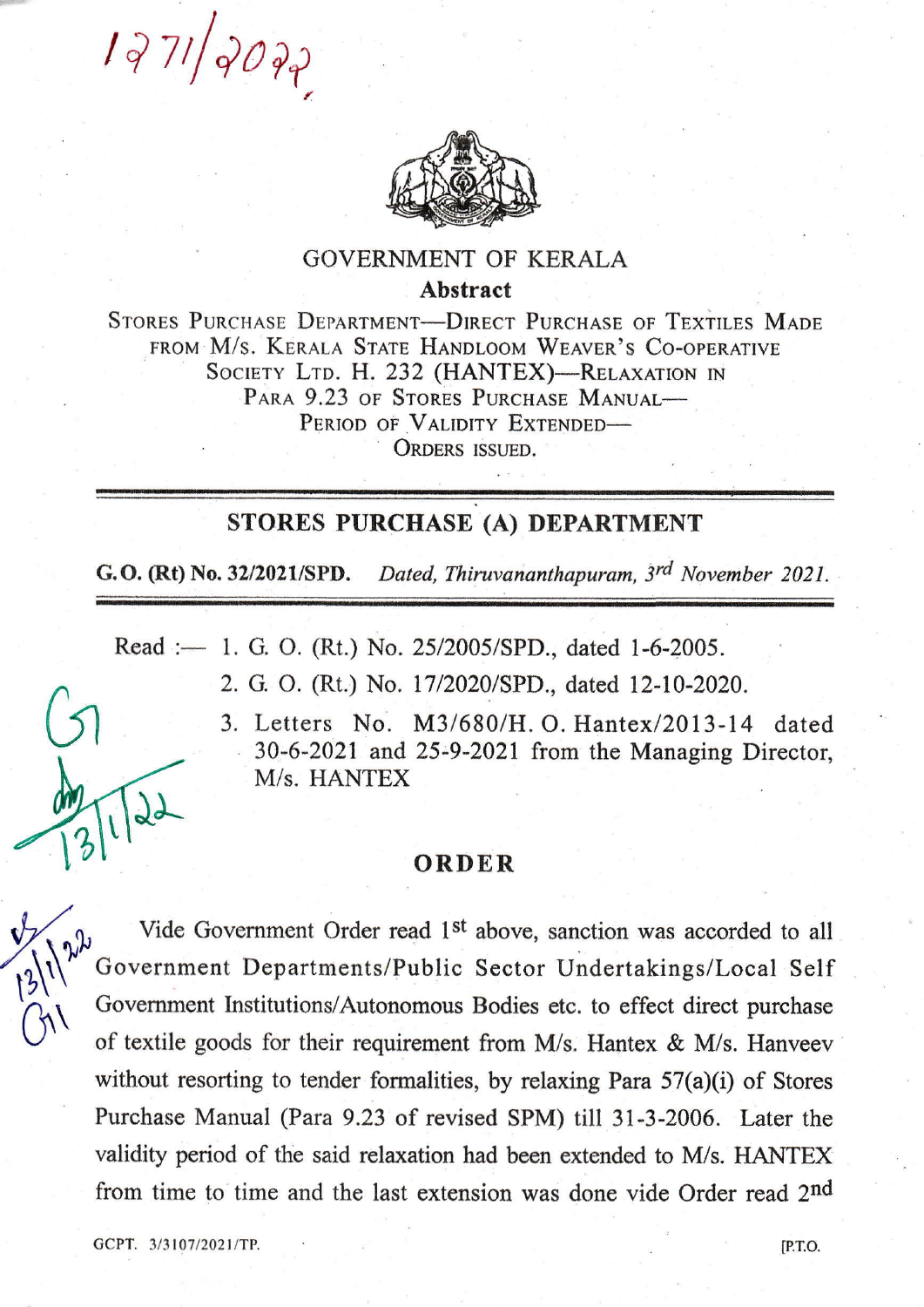above on condition that time bound action must be initiated from M/s. Hantex by furnishing a proposal to Government for fixing the price of their products at a reasonable level.

2. As per the letters read as 3rd above, the Managing Director, M/s. Hantex has requested Governrnent to extend validity period of the aforesaid relaxation, since the same expired on lT-6-2021. Meanwhile it is also informed that due to variation in district level price of handloom textile products, state level uniform rate fixation is not feasible.

3. Government have examined the matter in detail and are pleased to extend the period of validity of relaxation for a further period of one more year with effect from the date of issue of this order, so as to enable all Government Departments/Public Sector Undertakings/Local Self Government Institutions/Autonomous Bodies etc. to purchase Handloom Textiles as per their requirement directly from M/s. Hantex without observing tender formalities, by relaxing Para 9.23 of the Revised Stores Purchase Manual on the condition that the prices should not exceed the normal market prices. The Purchasing officer should ensure that the period of validity of relaxation referred above is in force, while purchasing Textile Goods from M/s Hantex.

By order of the Governor,

GEETHALEKSHMI M. B.,. Additional Secretary.

To

- The Secretary, Kerala Legislature Secretariat, Thiruvananthapuram (with C/L).
- All Heads of Departments/Offices/Public Sector Undertakings/ Local Self Government Institutions/Autonomous Bodies etc.